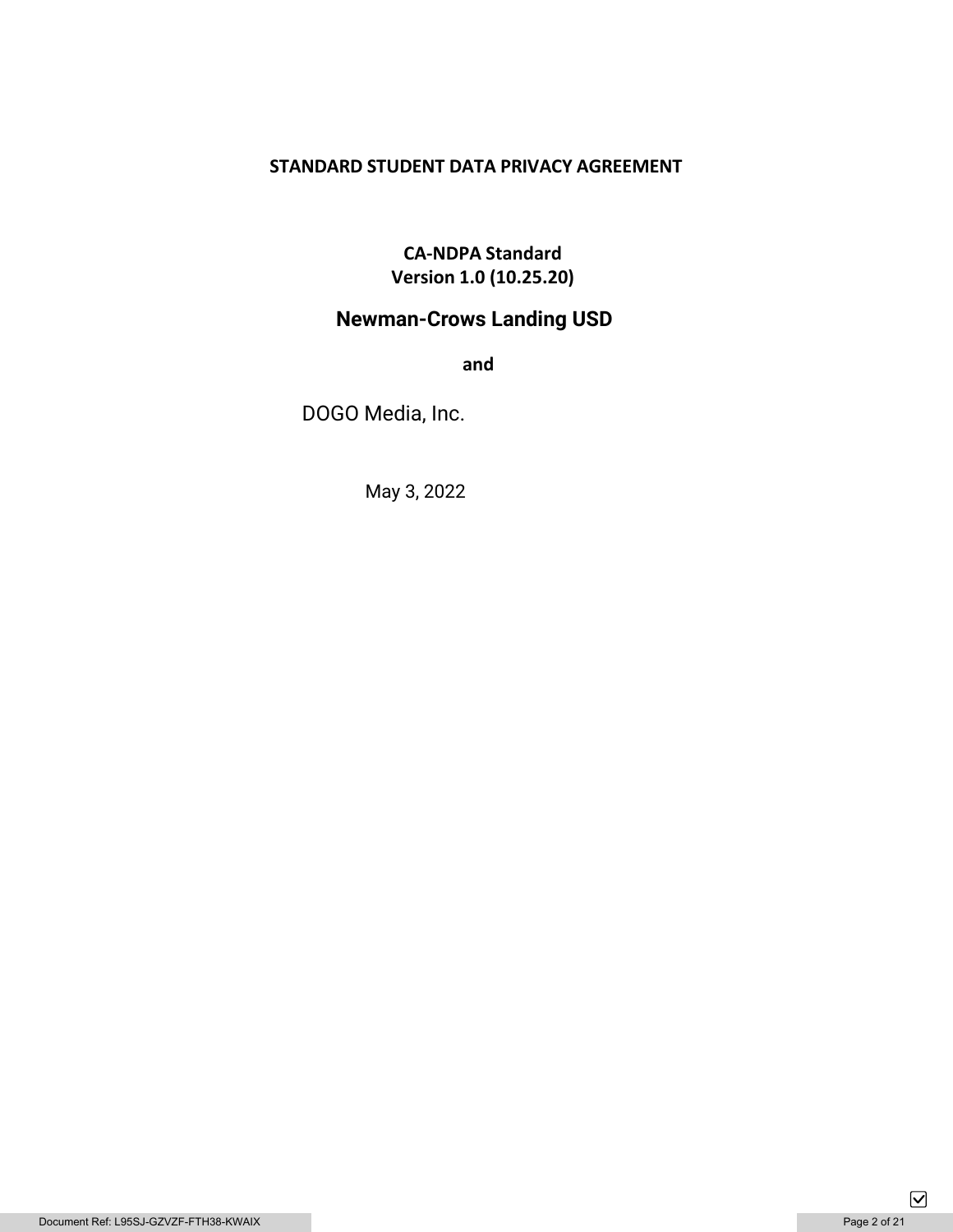This Student Data Privacy Agreement ("**DPA**") is entered into on the date of full execution (the "**Effective Date**") and is entered into by and between:

, located at (the "**Local Education Agency**" or "**LEA**") and , located at **Newman-Crows Landing USD** (bcated at 1223 Main Street Newman California 95360) DOGO Media, Inc. 1 Blackfield Drive #169, Tiburon, CA 94920

(the "**Provider**").

**WHEREAS**, the Provider is providing educational or digital services to LEA.

**WHEREAS**, the Provider and LEA recognize the need to protect personally identifiable student information and other regulated data exchanged between them as required by applicable laws and regulations, such as the Family Educational Rights and Privacy Act ("**FERPA**") at 20 U.S.C. § 1232g (34 CFR Part 99);

the Children's Online Privacy Protection Act ("COPPA") at 15 U.S.C. § 6501-6506 (16 CFR Part 312), applicable state privacy laws and regulations

### and

**WHEREAS**, the Provider and LEA desire to enter into this DPA for the purpose of establishing their respective obligations and duties in order to comply with applicable laws and regulations.

**NOW THEREFORE**, for good and valuable consideration, LEA and Provider agree as follows:

1. A description of the Services to be provided, the categories of Student Data that may be provided by LEA to Provider, and other information specific to this DPA are contained in the Standard Clauses hereto.

### 2. **Special Provisions.** *Check if Required*

 If checked, the Supplemental State Terms and attached hereto as **Exhibit "G"** are hereby incorporated by reference into this DPA in their entirety.

If Checked, the Provider, has signed **Exhibit "E"** to the Standard Clauses, otherwise known as General Offer of Privacy Terms

- 3. In the event of a conflict between the SDPC Standard Clauses, the State or Special Provisions will control. In the event there is conflict between the terms of the DPA and any other writing, including, but not limited to the Service Agreement and Provider Terms of Service or Privacy Policy the terms of this DPA shall control.
- 4. This DPA shall stay in effect for three years. Exhibit E will expire 3 years from the date the original DPA was signed.
- 5. The services to be provided by Provider to LEA pursuant to this DPA are detailed in **Exhibit "A"** (the "**Services**").
- 6. **Notices**. All notices or other communication required or permitted to be given hereunder may be given via e-mail transmission, or first-class mail, sent to the designated representatives below.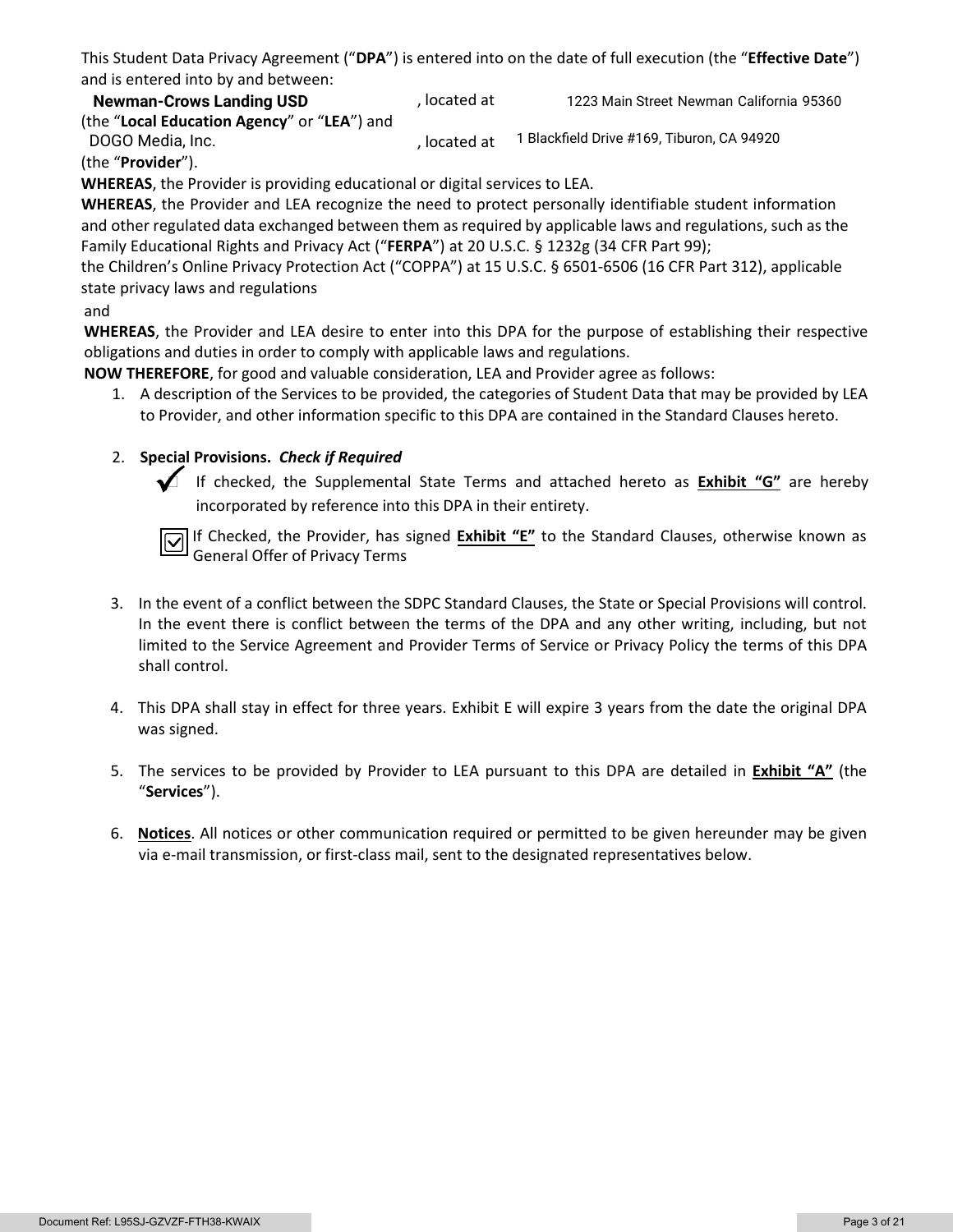|      | The designated representative for the LEA for this DPA is:                                                    |                                                                                   |  |
|------|---------------------------------------------------------------------------------------------------------------|-----------------------------------------------------------------------------------|--|
|      |                                                                                                               | Name: Kim Bettencourt Title: Director of Curriculum & Instruction                 |  |
|      | Address: 1223 Main Street Newman California 95360 [14] [2010] [2010] [2010] [2010] [2010] [2010] [2010] [2010 |                                                                                   |  |
|      | Phone: 209-862-2933 Email: kbettencourt@nclusd.k12.ca.us                                                      |                                                                                   |  |
|      | The designated representative for the Provider for this DPA is:                                               |                                                                                   |  |
|      |                                                                                                               | Name: Rupen Dolasia Title: VP Title: VP                                           |  |
|      | Address: 1 Blackfield Drive #169, Tiburon, CA 94920                                                           |                                                                                   |  |
|      |                                                                                                               | Phone: 415-827-2257 [11] Email: rdolasia@dogonews.com                             |  |
|      | IN WITNESS WHEREOF, LEA and Provider execute this DPA as of the Effective Date.<br>Newman-Crows Landing USD   |                                                                                   |  |
| LEA: |                                                                                                               |                                                                                   |  |
|      |                                                                                                               | Date: 05-13-2022                                                                  |  |
|      |                                                                                                               | Printed Name: KimBettencourt Title/Position: Director of Curriculum & Instruction |  |
|      | PROVIDER: DOGO Media, Inc.                                                                                    |                                                                                   |  |
|      |                                                                                                               | Date: 05-12-2022                                                                  |  |
|      | Printed Name: Rupen Dolasia                                                                                   |                                                                                   |  |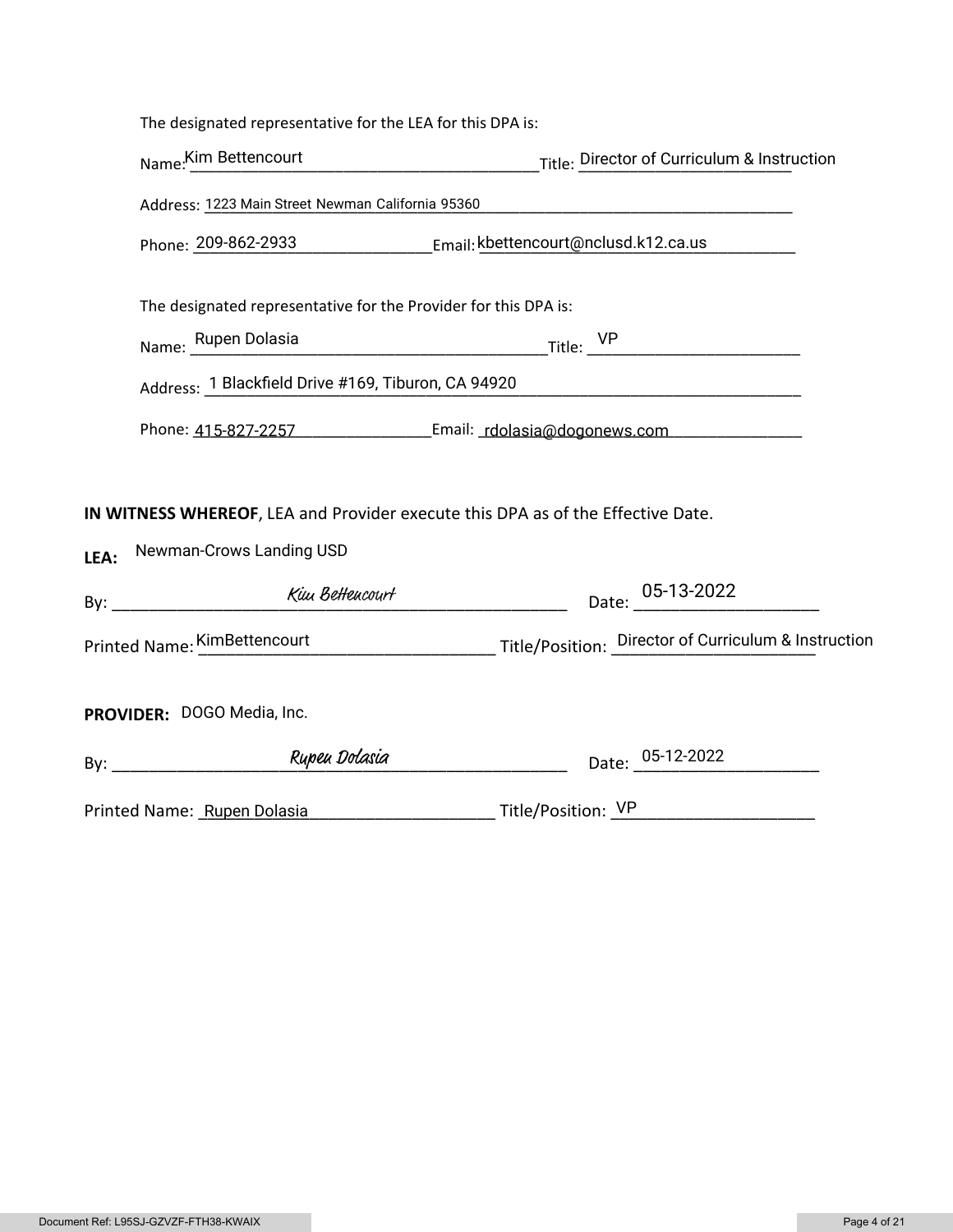#### **STANDARD CLAUSES**

Version 3.0

#### **ARTICLE I: PURPOSE AND SCOPE**

- **1. Purpose of DPA**. The purpose of this DPA is to describe the duties and responsibilities to protect Student Data including compliance with all applicable federal, state, and local privacy laws, rules, and regulations, all as may be amended from time to time. In performing these services, the Provider shall be considered a School Official with a legitimate educational interest, and performing services otherwise provided by the LEA. Provider shall be under the direct control and supervision of the LEA, with respect to its use of Student Data
- **2. Student Data to Be Provided**. In order to perform the Services described above, LEA shall provide Student Data as identified in the Schedule of Data, attached hereto as **Exhibit "B"**.
- **3. DPA Definitions**. The definition of terms used in this DPA is found in **Exhibit "C".** In the event of a conflict, definitions used in this DPA shall prevail over terms used in any other writing, including, but not limited to the Service Agreement, Terms of Service, Privacy Policies etc.

### **ARTICLE II: DATA OWNERSHIP AND AUTHORIZED ACCESS**

- **1. Student Data Property of LEA**. All Student Data transmitted to the Provider pursuant to the Service Agreement is and will continue to be the property of and under the control of the LEA. The Provider further acknowledges and agrees that all copies of such Student Data transmitted to the Provider, including any modifications or additions or any portion thereof from any source, are subject to the provisions of this DPA in the same manner as the original Student Data. The Parties agree that as between them, all rights, including all intellectual property rights in and to Student Data contemplated per the Service Agreement, shall remain the exclusive property of the LEA. For the purposes of FERPA, the Provider shall be considered a School Official, under the control and direction of the LEA as it pertains to the use of Student Data, notwithstanding the above.
- **2. Parent Access**. To the extent required by law the LEA shall establish reasonable procedures by which a parent, legal guardian, or eligible student may review Education Records and/or Student Data correct erroneous information, and procedures for the transfer of student-generated content to a personal account, consistent with the functionality of services. Provider shall respond in a reasonably timely manner (and no later than forty five (45) days from the date of the request or pursuant to the time frame required under state law for an LEA to respond to a parent or student, whichever is sooner) to the LEA's request for Student Data in a student's records held by the Provider to view or correct as necessary. In the event that a parent of a student or other individual contacts the Provider to review any of the Student Data accessed pursuant to the Services, the Provider shall refer the parent or individual to the LEA, who will follow the necessary and proper procedures regarding the requested information.
- **3. Separate Account**. If Student-Generated Content is stored or maintained by the Provider, Provider shall, at the request of the LEA, transfer, or provide a mechanism for the LEA to transfer, said Student-Generated Content to a separate account created by the student.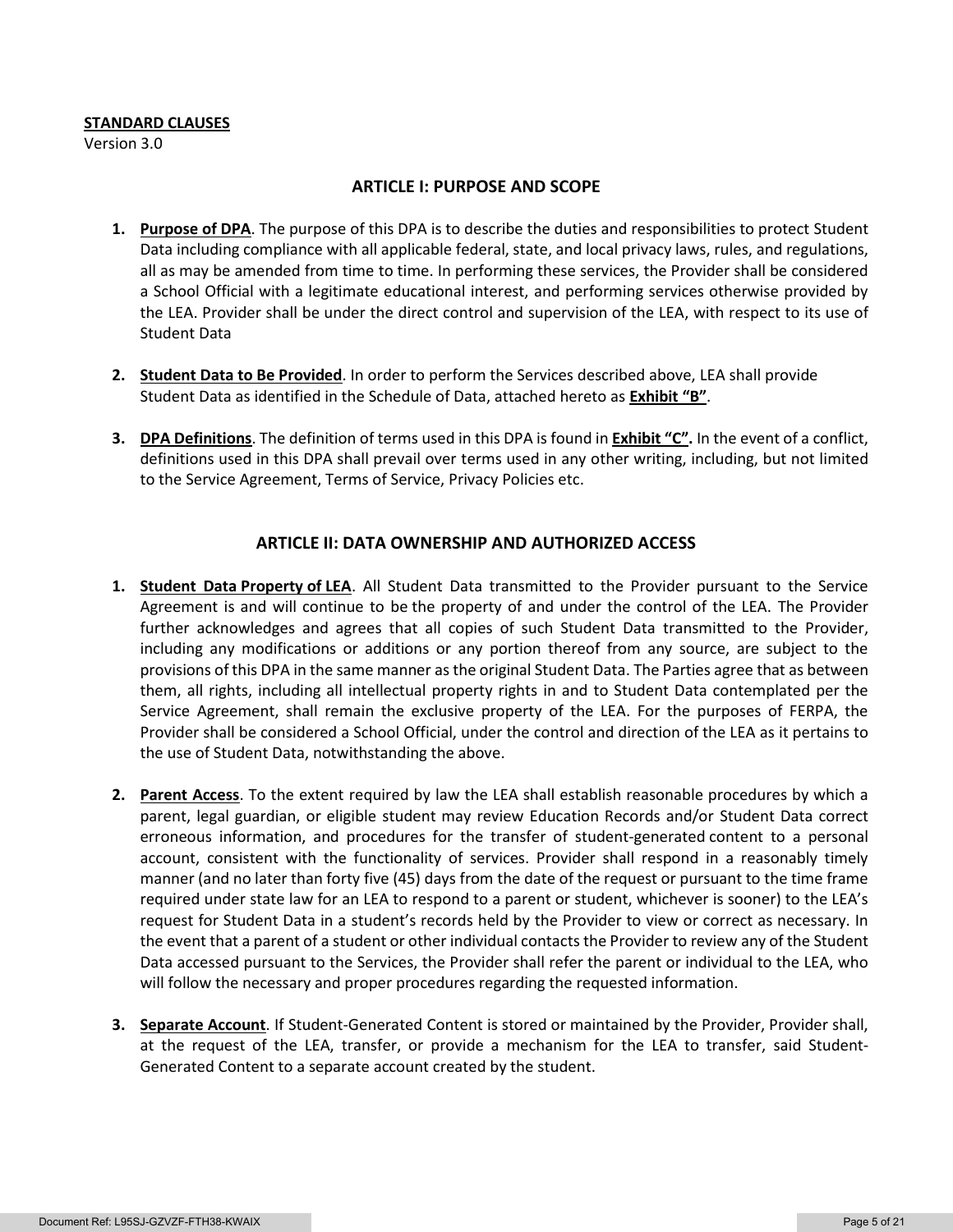- **4. Law Enforcement Requests**. Should law enforcement or other government entities ("Requesting Party(ies)") contact Provider with a request for Student Data held by the Provider pursuant to the Services, the Provider shall notify the LEA in advance of a compelled disclosure to the Requesting Party, unless lawfully directed by the Requesting Party not to inform the LEA of the request.
- **5. Subprocessors**. Provider shall enter into written agreements with all Subprocessors performing functions for the Provider in order for the Provider to provide the Services pursuant to the Service Agreement, whereby the Subprocessors agree to protect Student Data in a manner no less stringent than the terms of this DPA.

### **ARTICLE III: DUTIES OF LEA**

- **1. Provide Data in Compliance with Applicable Laws**. LEA shall provide Student Data for the purposes of obtaining the Services in compliance with all applicable federal, state, and local privacy laws, rules, and regulations, all as may be amended from time to time.
- **2. Annual Notification of Rights**. If the LEA has a policy of disclosing Education Rrecords and/or Student Data under FERPA (34 CFR § 99.31(a)(1)), LEA shall include a specification of criteria for determining who constitutes a school official and what constitutes a legitimate educational interest in its annual notification of rights.
- **3. Reasonable Precautions**. LEA shall take reasonable precautions to secure usernames, passwords, and any other means of gaining access to the services and hosted Student Data.
- **4. Unauthorized Access Notification**. LEA shall notify Provider promptly of any known unauthorized access. LEA will assist Provider in any efforts by Provider to investigate and respond to any unauthorized access.

### **ARTICLE IV: DUTIES OF PROVIDER**

- **1. Privacy Compliance**. The Provider shall comply with all applicable federal, state, and local laws, rules, and regulations pertaining to Student Data privacy and security, all as may be amended from time to time.
- **2. Authorized Use**. The Student Data shared pursuant to the Service Agreement, including persistent unique identifiers, shall be used for no purpose other than the Services outlined in Exhibit A or stated in the Service Agreement and/or otherwise authorized under the statutes referred to herein this DPA.
- **3. Provider Employee Obligation**. Provider shall require all of Provider's employees and agents who have access to Student Data to comply with all applicable provisions of this DPA with respect to the Student Data shared under the Service Agreement. Provider agrees to require and maintain an appropriate confidentiality agreement from each employee or agent with access to Student Data pursuant to the Service Agreement.
- **4. No Disclosure**. Provider acknowledges and agrees that it shall not make any re-disclosure of any Student Data or any portion thereof, including without limitation, user content or other non-public information and/or personally identifiable information contained in the Student Data other than as directed or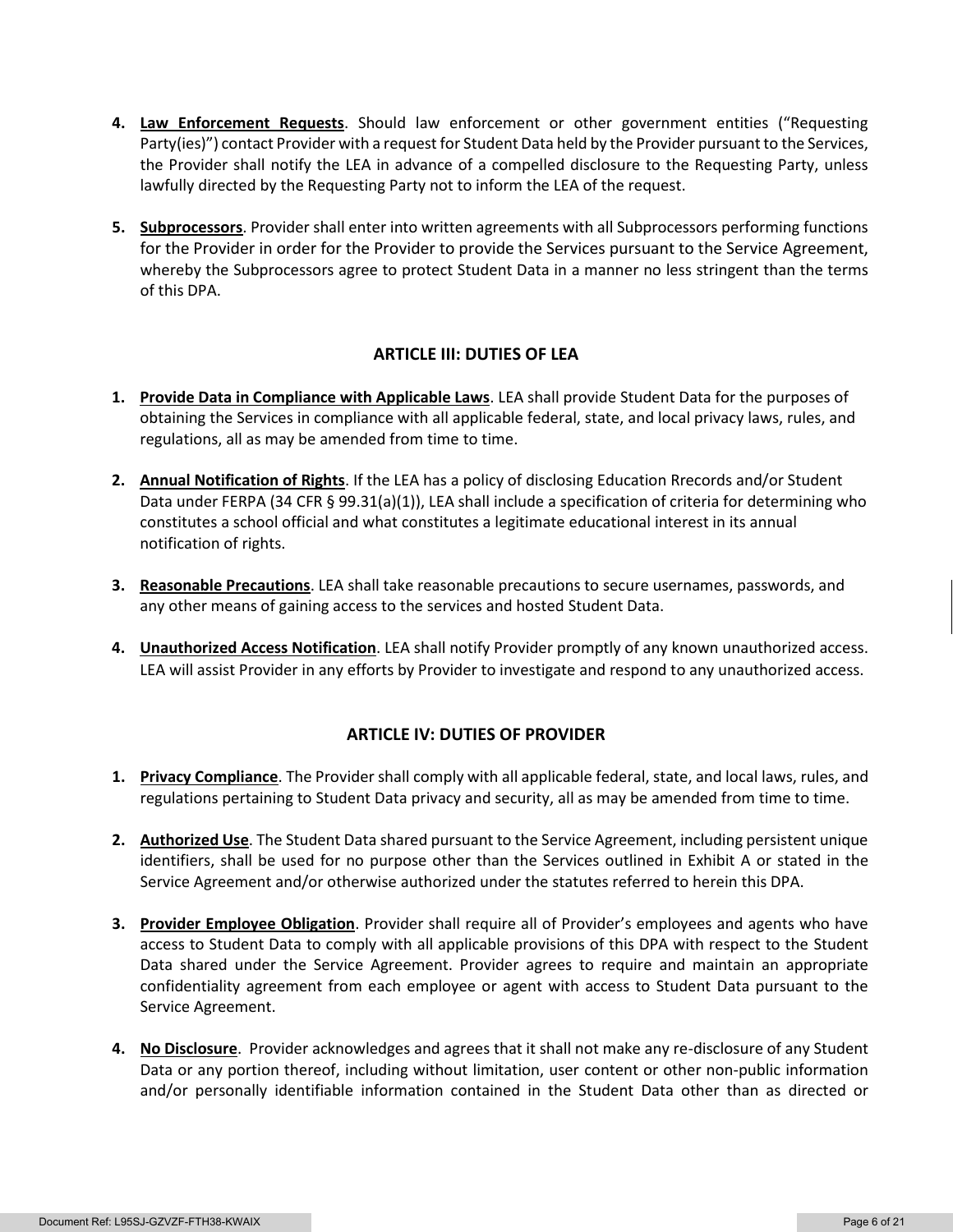permitted by the LEA or this DPA. This prohibition against disclosure shall not apply to aggregate summaries of De-Identified information, Student Data disclosed pursuant to a lawfully issued subpoena or other legal process, or to subprocessors performing services on behalf of the Provider pursuant to this DPA. Provider will not Sell Student Data to any third party.

- **5. De-Identified Data**: Provider agrees not to attempt to re-identify de-identified Student Data. De-Identified Data may be used by the Provider for those purposes allowed under FERPA and the following purposes: (1) assisting the LEA or other governmental agencies in conducting research and other studies; and (2) research and development of the Provider's educational sites, services, or applications, and to demonstrate the effectiveness of the Services; and (3) for adaptive learning purpose and for customized student learning. Provider's use of De-Identified Data shall survive termination of this DPA or any request by LEA to return or destroy Student Data. Except for Subprocessors, Provider agrees not to transfer deidentified Student Data to any party unless (a) that party agrees in writing not to attempt re-identification, and (b) prior written notice has been given to the LEA who has provided prior written consent for such transfer. Prior to publishing any document that names the LEA explicitly or indirectly, the Provider shall obtain the LEA's written approval of the manner in which de-identified data is presented.
- **6. Disposition of Data**. Upon written request from the LEA, Provider shall dispose of or provide a mechanism for the LEA to transfer Student Data obtained under the Service Agreement, within sixty (60) days of the date of said request and according to a schedule and procedure as the Parties may reasonably agree. Upon termination of this DPA, if no written request from the LEA is received, Provider shall dispose of all Student Data after providing the LEA with reasonable prior notice. The duty to dispose of Student Data shall not extend to Student Data that had been De-Identified or placed in a separate student account pursuant to section II 3. The LEA may employ a "Directive for Disposition of Data" form, a copy of which is attached hereto as **Exhibit "D"**. If the LEA and Provider employ Exhibit "D," no further written request or notice is required on the part of either party prior to the disposition of Student Data described in Exhibit "D.
- **7. Advertising Limitations.** Provider is prohibited from using, disclosing, or selling Student Data to (a) inform, influence, or enable Targeted Advertising; or (b) develop a profile of a student, family member/guardian or group, for any purpose other than providing the Service to LEA. This section does not prohibit Provider from using Student Data (i) for adaptive learning or customized student learning (including generating personalized learning recommendations); or (ii) to make product recommendations to teachers or LEA employees; or (iii) to notify account holders about new education product updates, features, or services or from otherwise using Student Data as permitted in this DPA and its accompanying exhibits

### **ARTICLE V: DATA PROVISIONS**

- **1. Data Storage**. Where required by applicable law, Student Data shall be stored within the United States. Upon request of the LEA, Provider will provide a list of the locations where Student Data is stored.
- **2. Audits.** No more than once a year, or following unauthorized access, upon receipt of a written request from the LEA with at least ten (10) business days' notice and upon the execution of an appropriate confidentiality agreement, the Provider will allow the LEA to audit the security and privacy measures that are in place to ensure protection of Student Data or any portion thereof as it pertains to the delivery of services to the LEA . The Provider will cooperate reasonably with the LEA and any local, state, or federal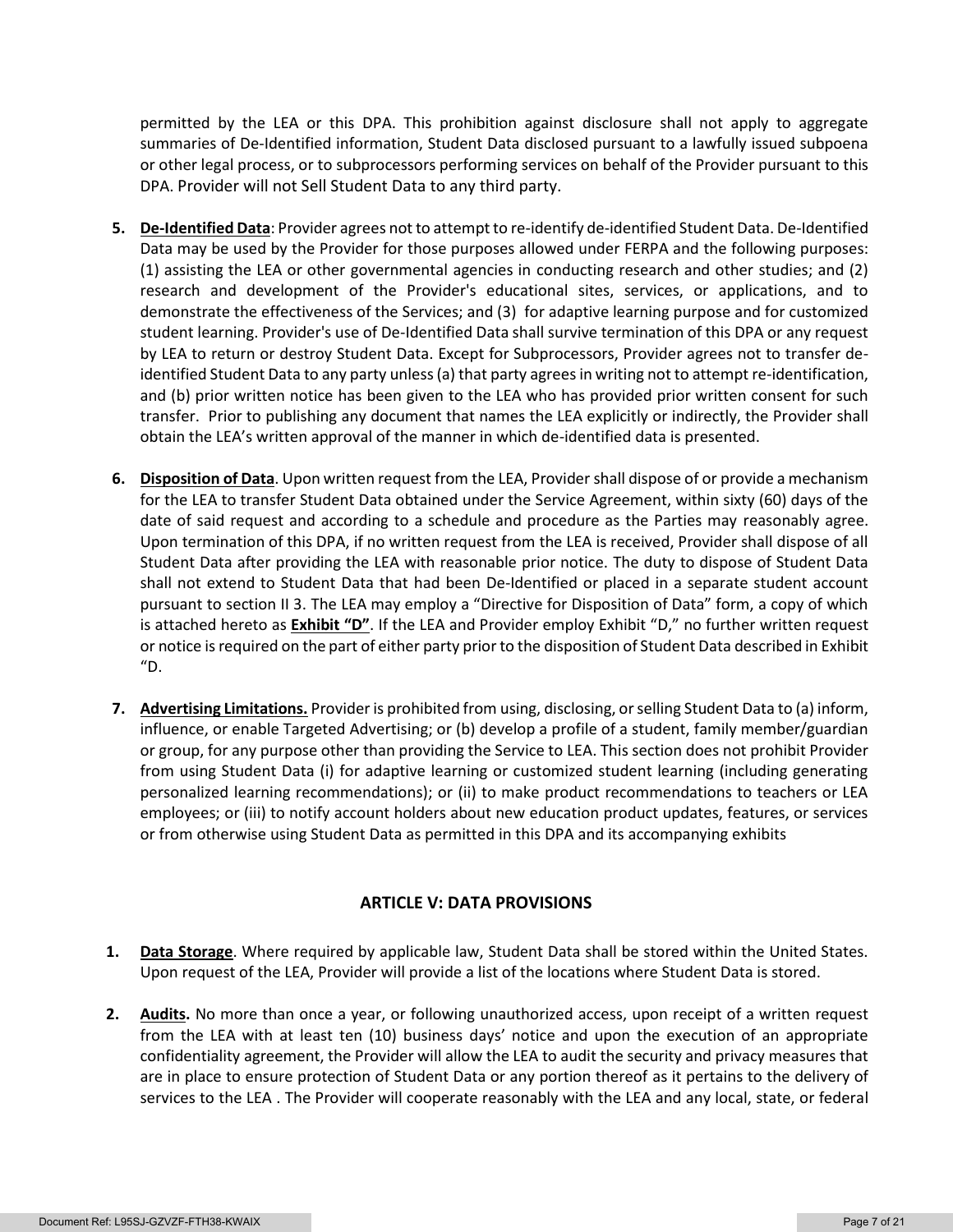agency with oversight authority or jurisdiction in connection with any audit or investigation of the Provider and/or delivery of Services to students and/or LEA, and shall provide reasonable access to the Provider's facilities, staff, agents and LEA's Student Data and all records pertaining to the Provider, LEA and delivery of Services to the LEA. Failure to reasonably cooperate shall be deemed a material breach of the DPA.

- **3. Data Security**. The Provider agrees to utilize administrative, physical, and technical safeguards designed to protect Student Data from unauthorized access, disclosure, acquisition, destruction, use, or modification. The Provider shall adhere to any applicable law relating to data security. The provider shall implement an adequate Cybersecurity Framework based on one of the nationally recognized standards set forth set forth in **Exhibit "F"**. Exclusions, variations, or exemptions to the identified Cybersecurity Framework must be detailed in an attachment to **Exhibit "H"**. Additionally, Provider may choose to further detail its security programs and measures that augment or are in addition to the Cybersecurity Framework in **Exhibit "F"**. Provider shall provide, in the Standard Schedule to the DPA, contact information of an employee who LEA may contact if there are any data security concerns or questions.
- **4. Data Breach**. In the event of an unauthorized release, disclosure or acquisition of Student Data that compromises the security, confidentiality or integrity of the Student Data maintained by the Provider the Provider shall provide notification to LEA within seventy-two (72) hours of confirmation of the incident, unless notification within this time limit would disrupt investigation of the incident by law enforcement. In such an event, notification shall be made within a reasonable time after the incident. Provider shall follow the following process:
	- (1) The security breach notification described above shall include, at a minimum, the following information to the extent known by the Provider and as it becomes available:
		- i. The name and contact information of the reporting LEA subject to this section.
		- ii. A list of the types of personal information that were or are reasonably believed to have been the subject of a breach.
		- iii. If the information is possible to determine at the time the notice is provided, then either (1) the date of the breach, (2) the estimated date of the breach, or (3) the date range within which the breach occurred. The notification shall also include the date of the notice.
		- iv. Whether the notification was delayed as a result of a law enforcement investigation, if that information is possible to determine at the time the notice is provided; and
		- v. A general description of the breach incident, if that information is possible to determine at the time the notice is provided.
	- (2) Provider agrees to adhere to all federal and state requirements with respect to a data breach related to the Student Data, including, when appropriate or required, the required responsibilities and procedures for notification and mitigation of any such data breach.
	- (3) Provider further acknowledges and agrees to have a written incident response plan that reflects best practices and is consistent with industry standards and federal and state law for responding to a data breach, breach of security, privacy incident or unauthorized acquisition or use of Student Data or any portion thereof, including personally identifiable information and agrees to provide LEA, upon request, with a summary of said written incident response plan.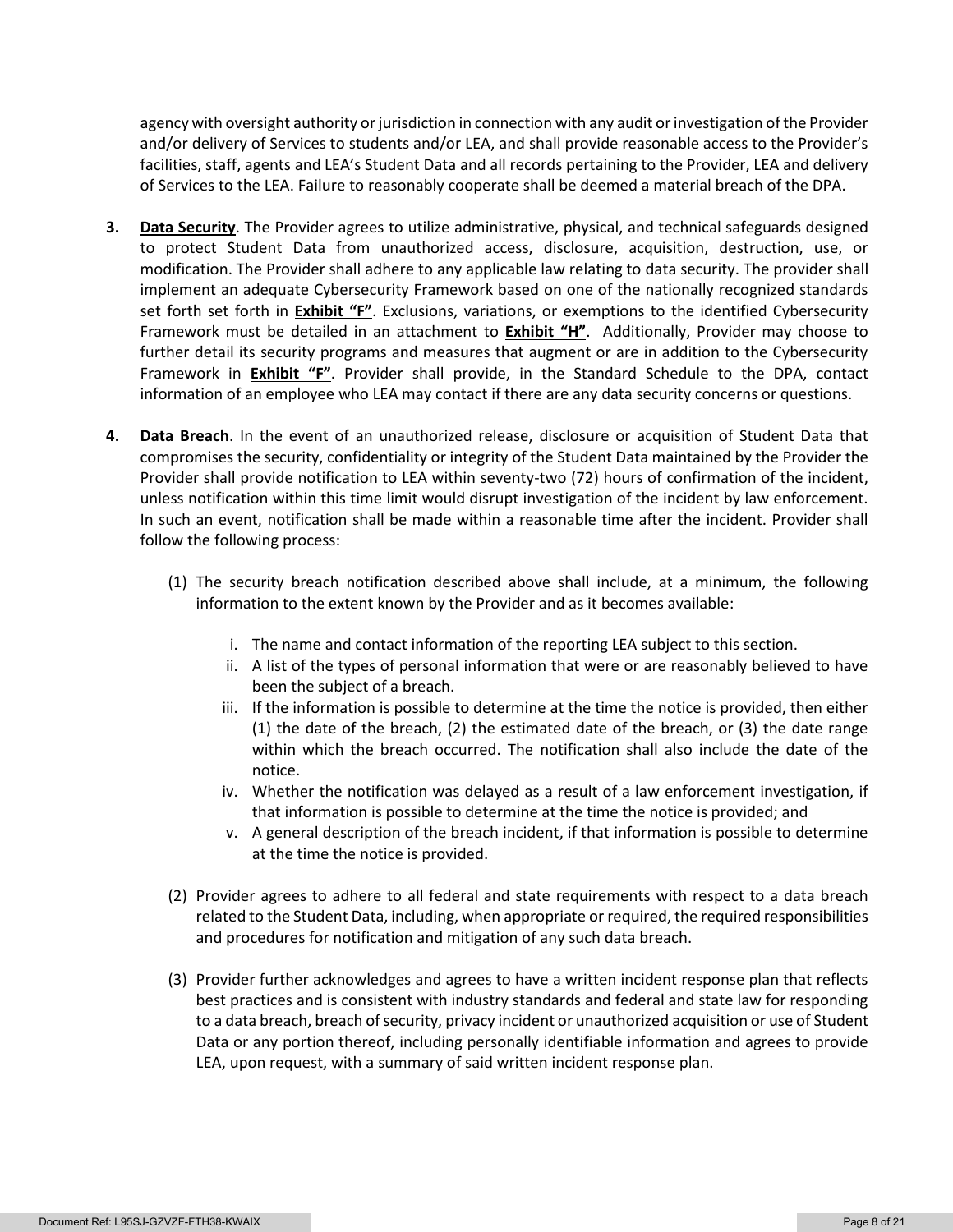- (4) LEA shall provide notice and facts surrounding the breach to the affected students, parents or guardians.
- (5) In the event of a breach originating from LEA's use of the Service, Provider shall cooperate with LEA to the extent necessary to expeditiously secure Student Data.

#### **ARTICLE VI: GENERAL OFFER OF TERMS**

Provider may, by signing the attached form of "General Offer of Privacy Terms" (General Offer, attached hereto as **Exhibit "E"**), be bound by the terms of **Exhibit "E"** to any other LEA who signs the acceptance on said Exhibit. The form is limited by the terms and conditions described therein.

#### **ARTICLE VII: MISCELLANEOUS**

- **1. Termination**. In the event that either Party seeks to terminate this DPA, they may do so by mutual written consent so long as the Service Agreement has lapsed or has been terminated. Either party may terminate this DPA and any service agreement or contract if the other party breaches any terms of this DPA.
- **2. Effect of Termination Survival**. If the Service Agreement is terminated, the Provider shall destroy all of LEA's Student Data pursuant to Article IV, section 6.
- **3. Priority of Agreements**. This DPA shall govern the treatment of Student Data in order to comply with the privacy protections, including those found in FERPA and all applicable privacy statutes identified in this DPA. In the event there is conflict between the terms of the DPA and the Service Agreement, Terms of Service, Privacy Policies, or with any other bid/RFP, license agreement, or writing, the terms of this DPA shall apply and take precedence. In the event of a conflict between Exhibit H, the SDPC Standard Clauses, and/or the Supplemental State Terms, Exhibit H will control, followed by the Supplemental State Terms. Except as described in this paragraph herein, all other provisions of the Service Agreement shall remain in effect.
- **4. Entire Agreement**. This DPA and the Service Agreement constitute the entire agreement of the Parties relating to the subject matter hereof and supersedes all prior communications, representations, or agreements, oral or written, by the Parties relating thereto. This DPA may be amended and the observance of any provision of this DPA may be waived (either generally or in any particular instance and either retroactively or prospectively) only with the signed written consent of both Parties. Neither failure nor delay on the part of any Party in exercising any right, power, or privilege hereunder shall operate as a waiver of such right, nor shall any single or partial exercise of any such right, power, or privilege preclude any further exercise thereof or the exercise of any other right, power, or privilege.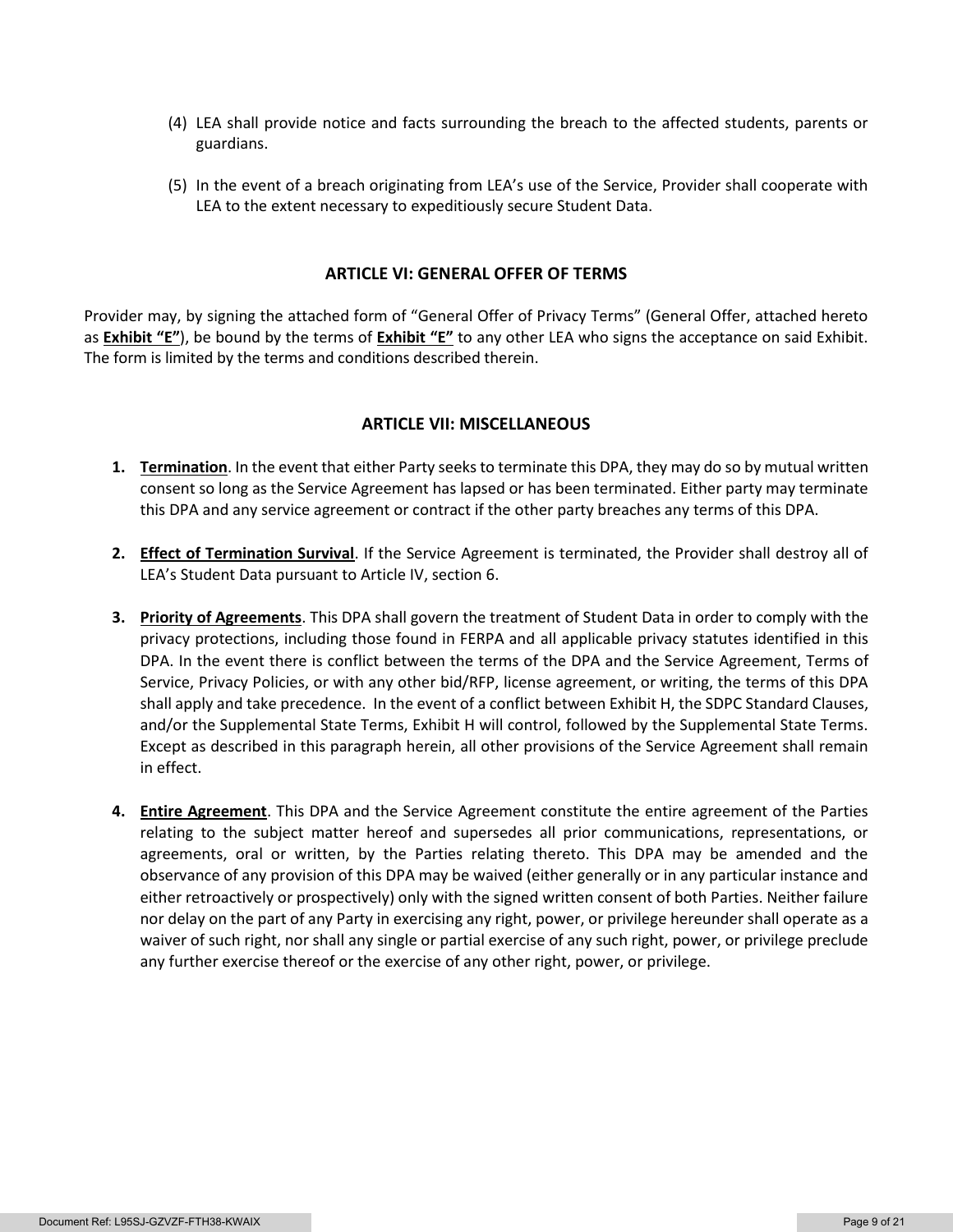- **5. Severability**. Any provision of this DPA that is prohibited or unenforceable in any jurisdiction shall, as to such jurisdiction, be ineffective to the extent of such prohibition or unenforceability without invalidating the remaining provisions of this DPA, and any such prohibition or unenforceability in any jurisdiction shall not invalidate or render unenforceable such provision in any other jurisdiction. Notwithstanding the foregoing, if such provision could be more narrowly drawn so as not to be prohibited or unenforceable in such jurisdiction while, at the same time, maintaining the intent of the Parties, it shall, as to such jurisdiction, be so narrowly drawn without invalidating the remaining provisions of this DPA or affecting the validity or enforceability of such provision in any other jurisdiction.
- **6. Governing Law; Venue and Jurisdiction**. THIS DPA WILL BE GOVERNED BY AND CONSTRUED IN ACCORDANCE WITH THE LAWS OF THE STATE OF THE LEA, WITHOUT REGARD TO CONFLICTS OF LAW PRINCIPLES. EACH PARTY CONSENTS AND SUBMITS TO THE SOLE AND EXCLUSIVE JURISDICTION TO THE STATE AND FEDERAL COURTS FOR THE COUNTY OF THE LEA FOR ANY DISPUTE ARISING OUT OF OR RELATING TO THIS DPA OR THE TRANSACTIONS CONTEMPLATED HEREBY.
- **7. Successors Bound**: This DPA is and shall be binding upon the respective successors in interest to Provider in the event of a merger, acquisition, consolidation or other business reorganization or sale of all or substantially all of the assets of such business In the event that the Provider sells, merges, or otherwise disposes of its business to a successor during the term of this DPA, the Provider shall provide written notice to the LEA no later than sixty (60) days after the closing date of sale, merger, or disposal. Such notice shall include a written, signed assurance that the successor will assume the obligations of the DPA and any obligations with respect to Student Data within the Service Agreement. The LEA has the authority to terminate the DPA if it disapproves of the successor to whom the Provider is selling, merging, or otherwise disposing of its business.
- **8. Authority.** Each party represents that it is authorized to bind to the terms of this DPA, including confidentiality and destruction of Student Data and any portion thereof contained therein, all related or associated institutions, individuals, employees or contractors who may have access to the Student Data and/or any portion thereof.
- **9. Waiver**. No delay or omission by either party to exercise any right hereunder shall be construed as a waiver of any such right and both parties reserve the right to exercise any such right from time to time, as often as may be deemed expedient.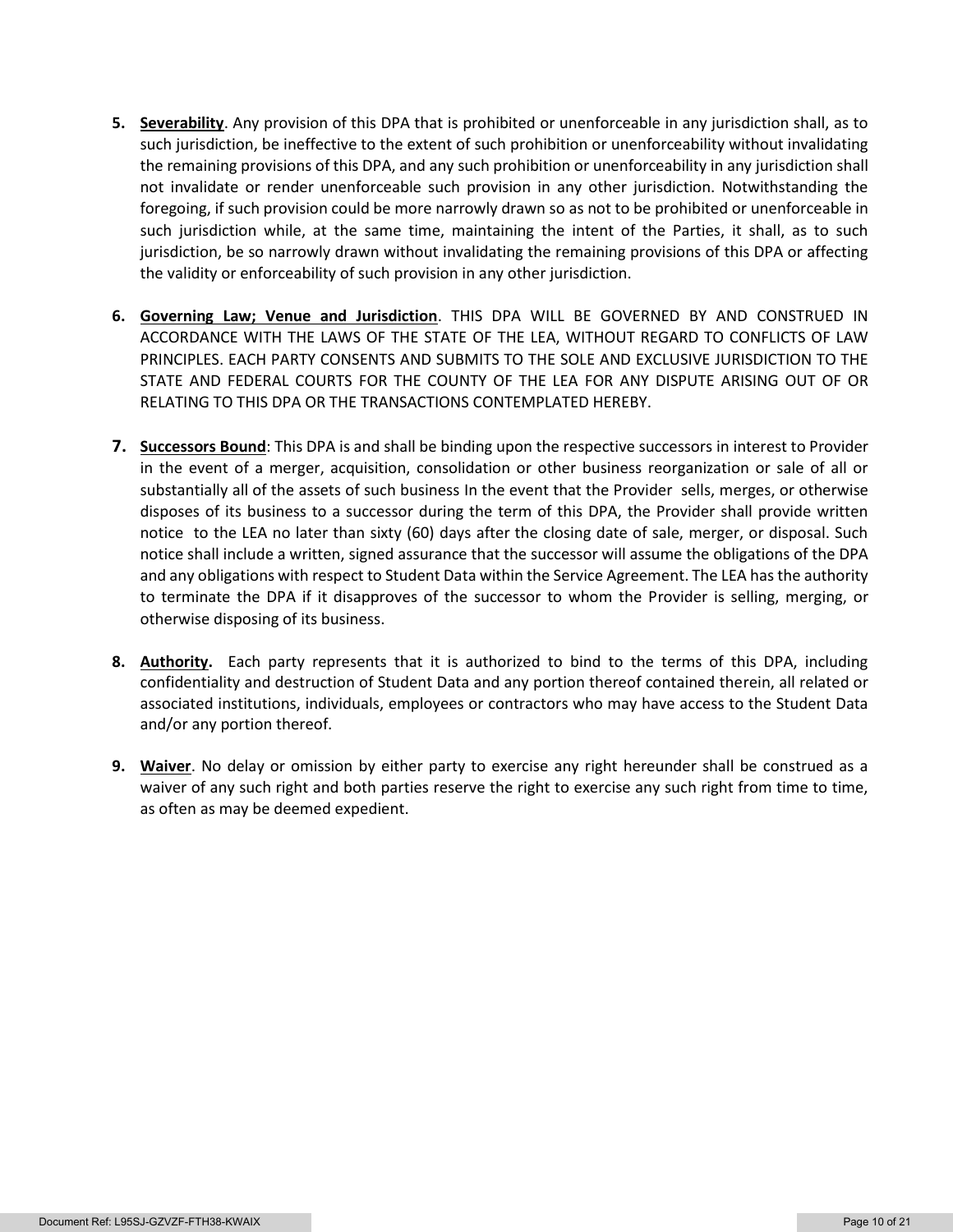### **EXHIBIT "A" DESCRIPTION OF SERVICES**

## [INSERT DETAILED DESCRIPTION OF PRODUCTS AND SERVICES HERE. IF MORE THAN ONE PRODUCT (RESOURCE) OR SERVICE IS INCLUDED, LIST EACH PRODUCT (RESOURCE) HERE]

Content and assessments available at DOGOnews.com



I have reviewed and completed Exhibit A. (which includes adding all resources under your company's catalog that will be covered by this DPA)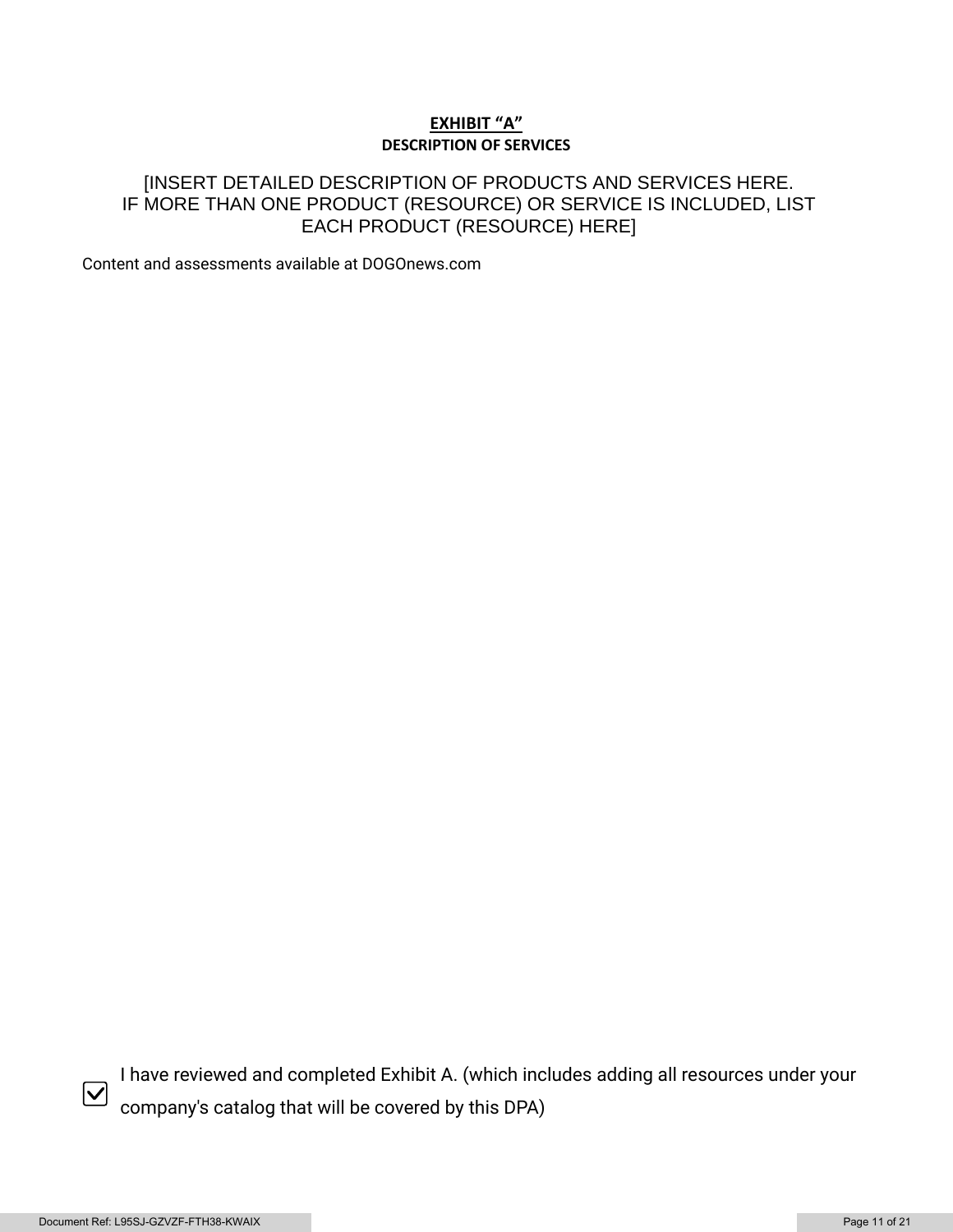## **EXHIBIT "B" SCHEDULE OF DATA**

| <b>Category of Data</b>           | <b>Elements</b>                                                         | <b>Check if Used</b><br>by Your System |
|-----------------------------------|-------------------------------------------------------------------------|----------------------------------------|
| <b>Application Technology</b>     | IP Addresses of users, Use of cookies, etc.                             | $\bm \nabla$                           |
| Meta Data                         | Other application technology meta data-Please specify:                  |                                        |
| <b>Application Use Statistics</b> | Meta data on user interaction with application                          |                                        |
| Assessment                        | Standardized test scores                                                |                                        |
|                                   | Observation data                                                        |                                        |
|                                   | Other assessment data-Please specify:                                   |                                        |
| Attendance                        | Student school (daily) attendance data                                  |                                        |
|                                   | Student class attendance data                                           |                                        |
| Communications                    | Online communications captured (emails, blog entries)                   |                                        |
| Conduct                           | Conduct or behavioral data                                              |                                        |
| Demographics                      | Date of Birth                                                           |                                        |
|                                   | Place of Birth                                                          |                                        |
|                                   | Gender                                                                  |                                        |
|                                   | Ethnicity or race                                                       |                                        |
|                                   | Language information (native, or primary language spoken by<br>student) |                                        |
|                                   | Other demographic information-Please specify:                           |                                        |
| Enrollment                        | Student school enrollment                                               | ∣✓                                     |
|                                   | Student grade level                                                     |                                        |
|                                   | Homeroom                                                                |                                        |
|                                   | Guidance counselor                                                      |                                        |
|                                   | Specific curriculum programs                                            |                                        |
|                                   | Year of graduation                                                      |                                        |
|                                   | Other enrollment information-Please specify:                            |                                        |
| Parent/Guardian Contact           | Address                                                                 |                                        |
| Information                       | Email                                                                   | $\bm \nabla$                           |
|                                   | Phone                                                                   |                                        |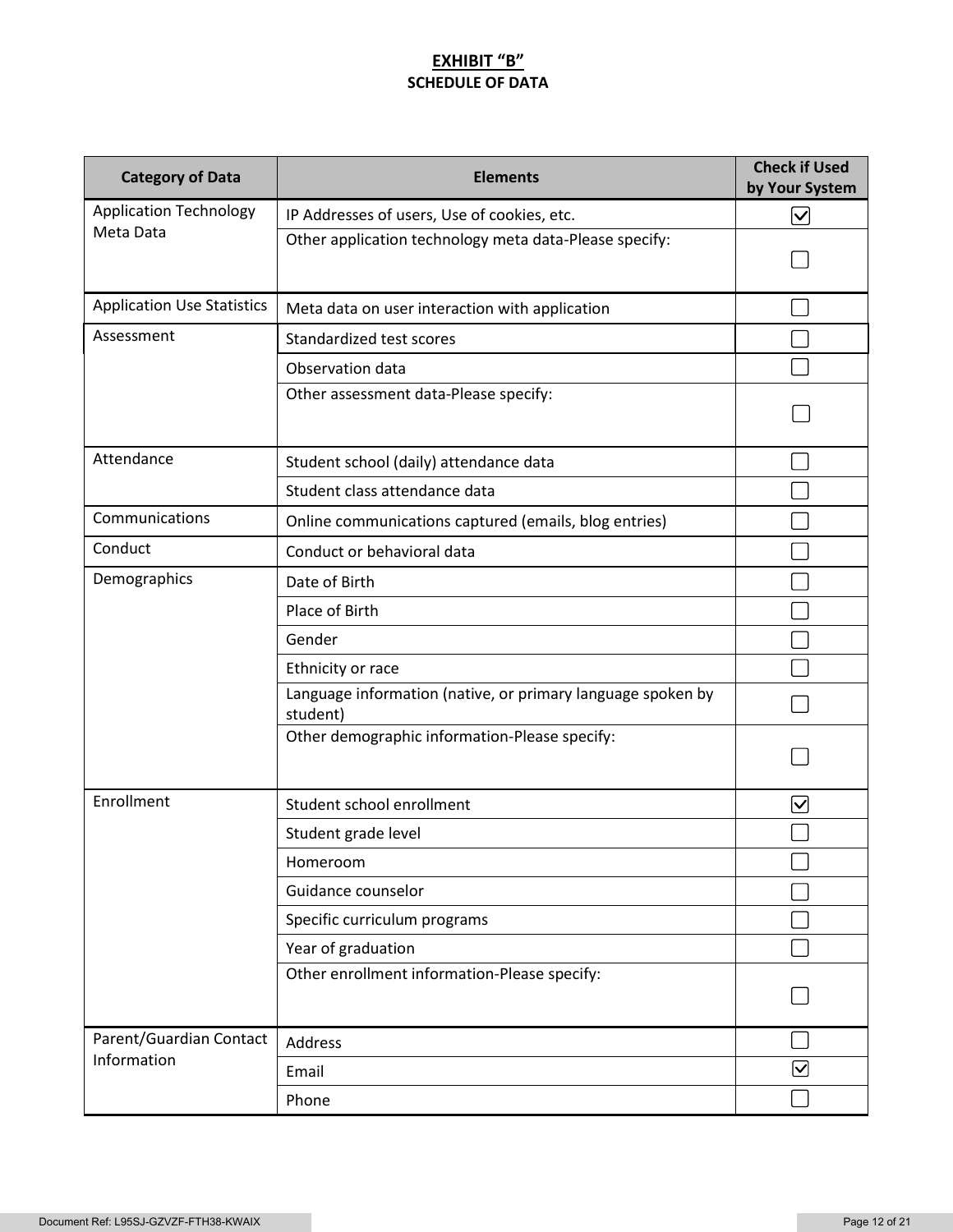| <b>Category of Data</b>              | <b>Elements</b>                                                                                                              | <b>Check if Used</b><br>by Your System |
|--------------------------------------|------------------------------------------------------------------------------------------------------------------------------|----------------------------------------|
| Parent/Guardian ID                   | Parent ID number (created to link parents to students)                                                                       |                                        |
| Parent/Guardian Name                 | First and/or Last                                                                                                            |                                        |
| Schedule                             | Student scheduled courses                                                                                                    |                                        |
|                                      | Teacher names                                                                                                                |                                        |
| Special Indicator                    | English language learner information                                                                                         |                                        |
|                                      | Low income status                                                                                                            |                                        |
|                                      | Medical alerts/ health data                                                                                                  |                                        |
|                                      | Student disability information                                                                                               |                                        |
|                                      | Specialized education services (IEP or 504)                                                                                  |                                        |
|                                      | Living situations (homeless/foster care)                                                                                     |                                        |
|                                      | Other indicator information-Please specify:                                                                                  |                                        |
| <b>Student Contact</b>               | <b>Address</b>                                                                                                               |                                        |
| Information                          | Email                                                                                                                        | $\overline{\mathsf{v}}$                |
|                                      | Phone                                                                                                                        |                                        |
| <b>Student Identifiers</b>           | Local (School district) ID number                                                                                            |                                        |
|                                      | State ID number                                                                                                              |                                        |
|                                      | Provider/App assigned student ID number                                                                                      |                                        |
|                                      | Student app username                                                                                                         | $\bm{\nabla}$                          |
|                                      | Student app passwords                                                                                                        | $\blacktriangledown$                   |
| <b>Student Name</b>                  | First and/or Last                                                                                                            |                                        |
| Student In App<br>Performance        | Program/application performance (typing program-student<br>types 60 wpm, reading program-student reads below grade<br>level) |                                        |
| <b>Student Program</b><br>Membership | Academic or extracurricular activities a student may belong to<br>or participate in                                          |                                        |
| <b>Student Survey</b><br>Responses   | Student responses to surveys or questionnaires                                                                               |                                        |
| Student work                         | Student generated content; writing, pictures, etc.                                                                           |                                        |
|                                      | Other student work data -Please specify:<br>Opinions on the Current Events articles                                          | $\boldsymbol{\mathsf{ \mathcal{V} }}$  |
| Transcript                           | Student course grades                                                                                                        |                                        |
|                                      | Student course data                                                                                                          |                                        |
|                                      | Student course grades/ performance scores                                                                                    |                                        |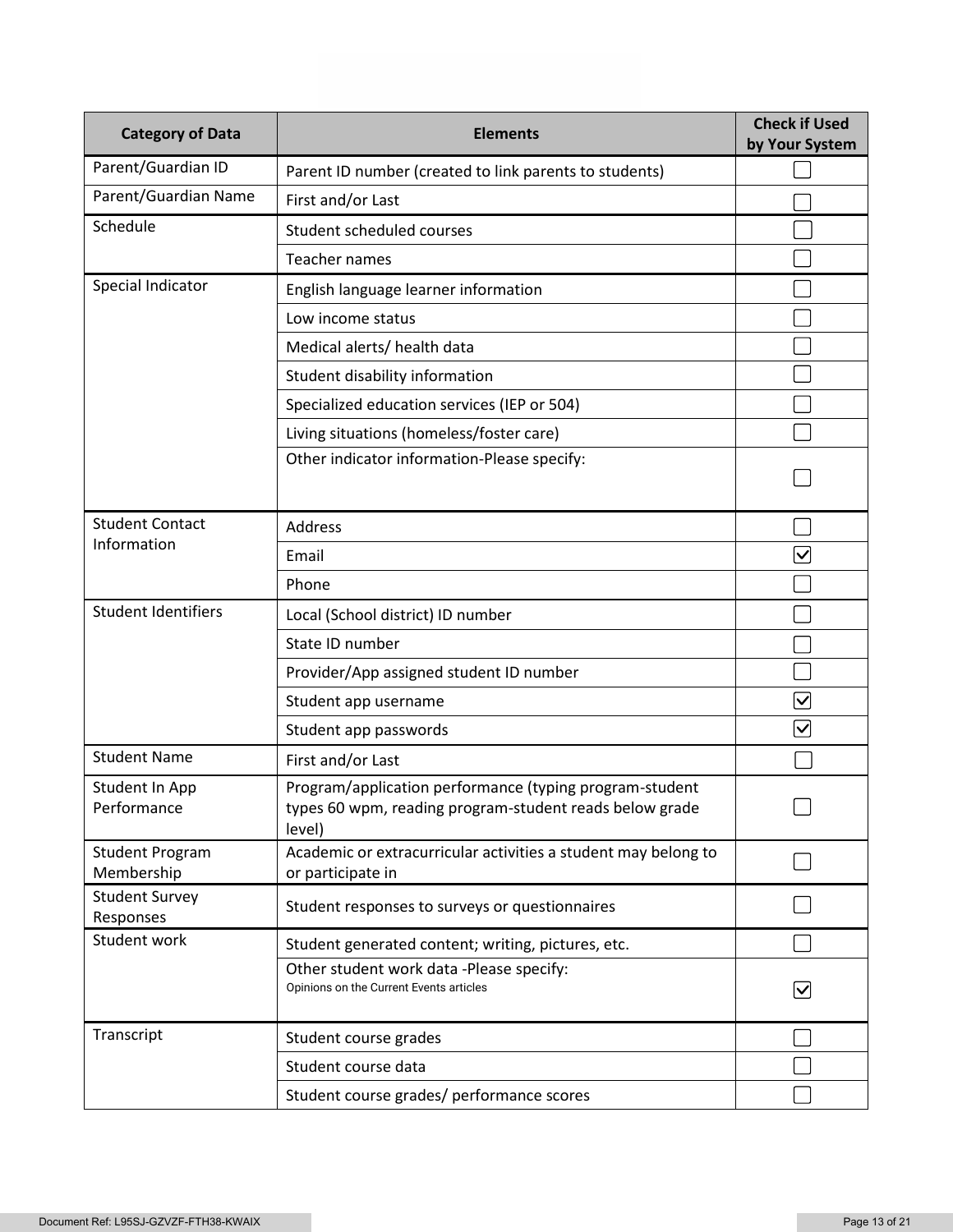| <b>Category of Data</b> | <b>Elements</b>                                                                                                                 | <b>Check if Used</b><br>by Your System |
|-------------------------|---------------------------------------------------------------------------------------------------------------------------------|----------------------------------------|
|                         | Other transcript data - Please specify:                                                                                         |                                        |
|                         |                                                                                                                                 |                                        |
| Transportation          | Student bus assignment                                                                                                          |                                        |
|                         | Student pick up and/or drop off location                                                                                        |                                        |
|                         | Student bus card ID number                                                                                                      |                                        |
|                         | Other transportation data - Please specify:                                                                                     |                                        |
| Other                   | Please list each additional data element used, stored, or<br>collected by your application:                                     |                                        |
| None                    | No Student Data collected at this time. Provider will<br>immediately notify LEA if this designation is no longer<br>applicable. | $\bm \boxtimes$                        |

I have reviewed and selected only the Data Elements that we need to collect in order to provide the services.

 $\boxdot$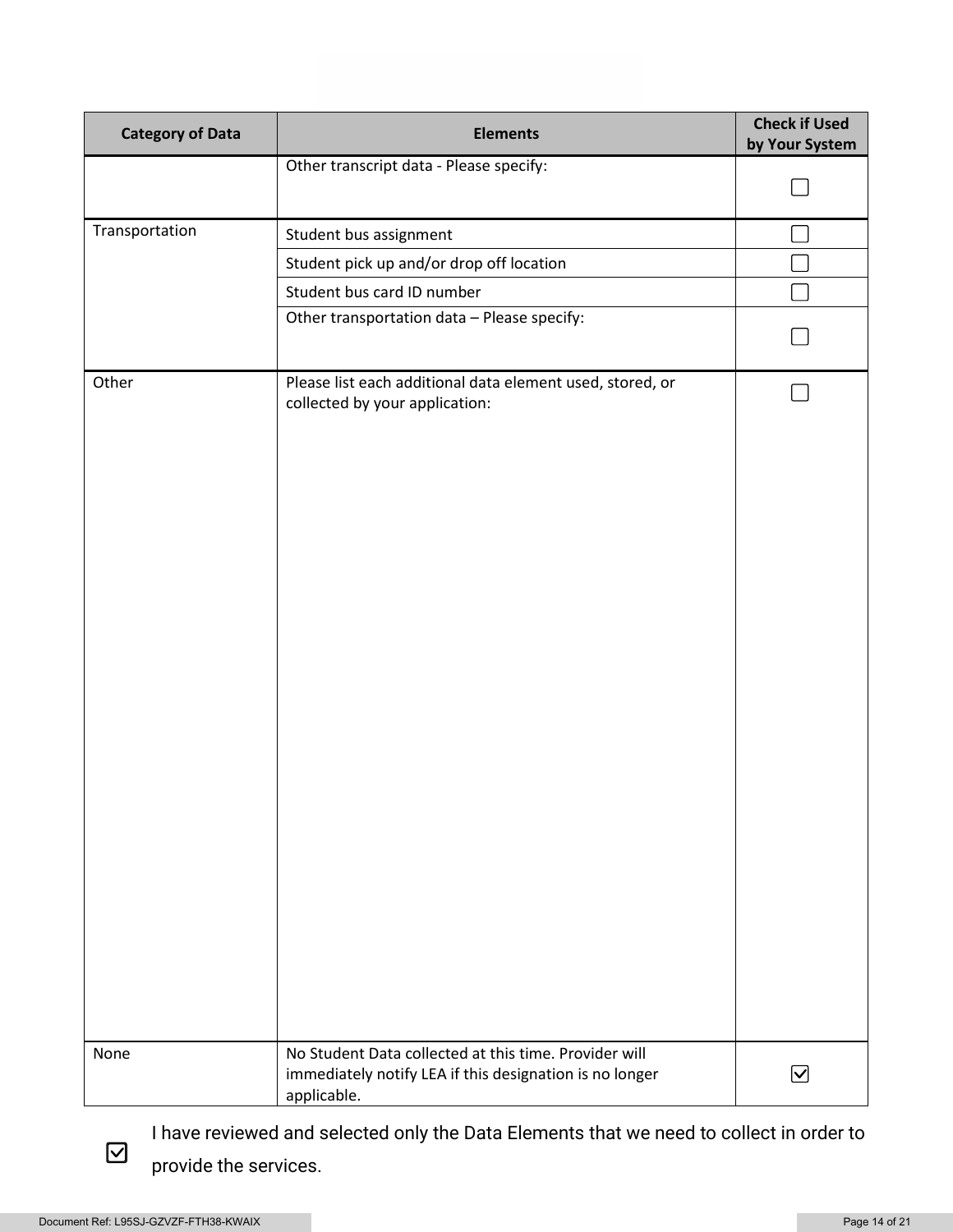## **EXHIBIT "C" DEFINITIONS**

**De-Identified Data and De-Identification**: Records and information are considered to be de-identified when all personally identifiable information has been removed or obscured, such that the remaining information does not reasonably identify a specific individual, including, but not limited to, any information that, alone or in combination is linkable to a specific student and provided that the educational agency, or other party, has made a reasonable determination that a student's identity is not personally identifiable, taking into account reasonable available information.

**Educational Records**: Educational Records are records, files, documents, and other materials directly related to a student and maintained by the school or local education agency, or by a person acting for such school or local education agency, including but not limited to, records encompassing all the material kept in the student's cumulative folder, such as general identifying data, records of attendance and of academic work completed, records of achievement, and results of evaluative tests, health data, disciplinary status, test protocols and individualized education programs.

**Metadata**: means information that provides meaning and context to other data being collected; including, but not limited to: date and time records and purpose of creation Metadata that have been stripped of all direct and indirect identifiers are not considered Personally Identifiable Information.

**Operator**: means the operator of an internet website, online service, online application, or mobile application with actual knowledge that the site, service, or application is used for K–12 school purposes. Any entity that operates an internet website, online service, online application, or mobile application that has entered into a signed, written agreement with an LEA to provide a service to that LEA shall be considered an "operator" for the purposes of this section.

**Originating** LEA: An LEA who originally executes the DPA in its entirety with the Provider.

**Provider**: For purposes of the DPA, the term "Provider" means provider of digital educational software or services, including cloud-based services, for the digital storage, management, and retrieval of Student Data. Within the DPA the term "Provider" includes the term "Third Party" and the term "Operator" as used in applicable state statutes.

**Student Generated Content**: The term "student-generated content" means materials or content created by a student in the services including, but not limited to, essays, research reports, portfolios, creative writing, music or other audio files, photographs, videos, and account information that enables ongoing ownership of student content.

**School Official**: For the purposes of this DPA and pursuant to 34 CFR § 99.31(b), a School Official is a contractor that: (1) Performs an institutional service or function for which the agency or institution would otherwise use employees; (2) Is under the direct control of the agency or institution with respect to the use and maintenance of Student Data including Education Records; and (3) Is subject to 34 CFR § 99.33(a) governing the use and redisclosure of personally identifiable information from Education Records.

**Service Agreement**: Refers to the Contract, Purchase Order or Terms of Service or Terms of Use.

**Student Data**: Student Data includes any data, whether gathered by Provider or provided by LEA or its users, students, or students' parents/guardians, that is descriptive of the student including, but not limited to,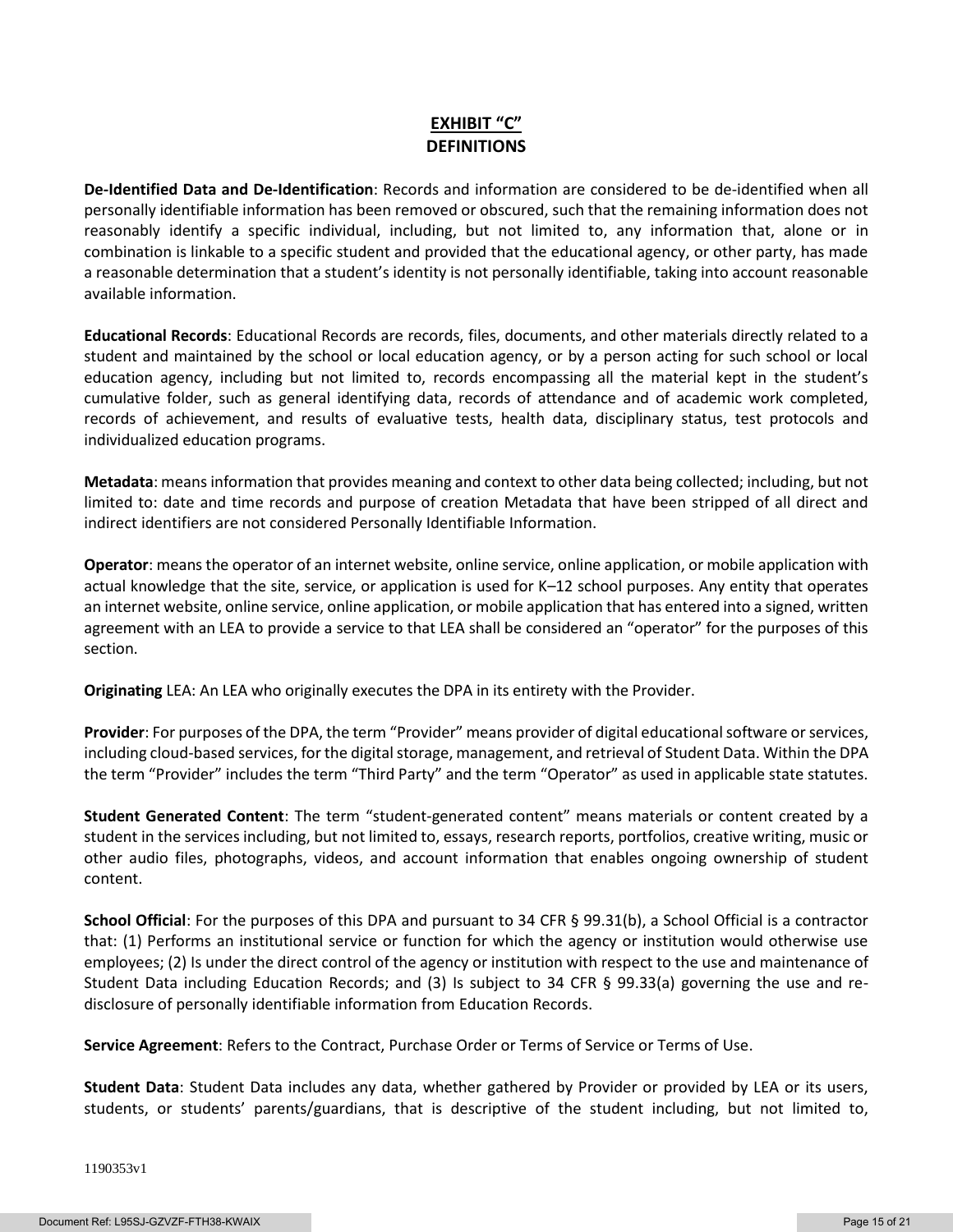information in the student's educational record or email, first and last name, birthdate, home or other physical address, telephone number, email address, or other information allowing physical or online contact, discipline records, videos, test results, special education data, juvenile dependency records, grades, evaluations, criminal records, medical records, health records, social security numbers, biometric information, disabilities, socioeconomic information, individual purchasing behavior or preferences, food purchases, political affiliations, religious information, text messages, documents, student identifiers, search activity, photos, voice recordings, geolocation information, parents' names, or any other information or identification number that would provide information about a specific student. Student Data includes Meta Data. Student Data further includes "personally identifiable information (PII)," as defined in 34 C.F.R. § 99.3 and as defined under any applicable state law. Student Data shall constitute Education Records for the purposes of this DPA, and for the purposes of federal, state, and local laws and regulations. Student Data as specified in **Exhibit "B"** is confirmed to be collected or processed by the Provider pursuant to the Services. Student Data shall not constitute that information that has been anonymized or de-identified, or anonymous usage data regarding a student's use of Provider's services.

**Subprocessor:** For the purposes of this DPA, the term "Subprocessor" (sometimes referred to as the "Subcontractor") means a party other than LEA or Provider, who Provider uses for data collection, analytics, storage, or other service to operate and/or improve its service, and who has access to Student Data.

**Subscribing LEA**: An LEA that was not party to the original Service Agreement and who accepts the Provider's General Offer of Privacy Terms.

**Targeted Advertising:** means presenting an advertisement to a student where the selection of the advertisement is based on Student Data or inferred over time from the usage of the operator's Internet web site, online service or mobile application by such student or the retention of such student's online activities or requests over time for the purpose of targeting subsequent advertisements. "Targeted advertising" does not include any advertising to a student on an Internet web site based on the content of the web page or in response to a student's response or request for information or feedback.

**Third Party**: The term "Third Party" means a provider of digital educational software or services, including cloudbased services, for the digital storage, management, and retrieval of Education Records and/or Student Data, as that term is used in some state statutes. However, for the purpose of this DPA, the term "Third Party" when used to indicate the provider of digital educational software or services is replaced by the term "Provider."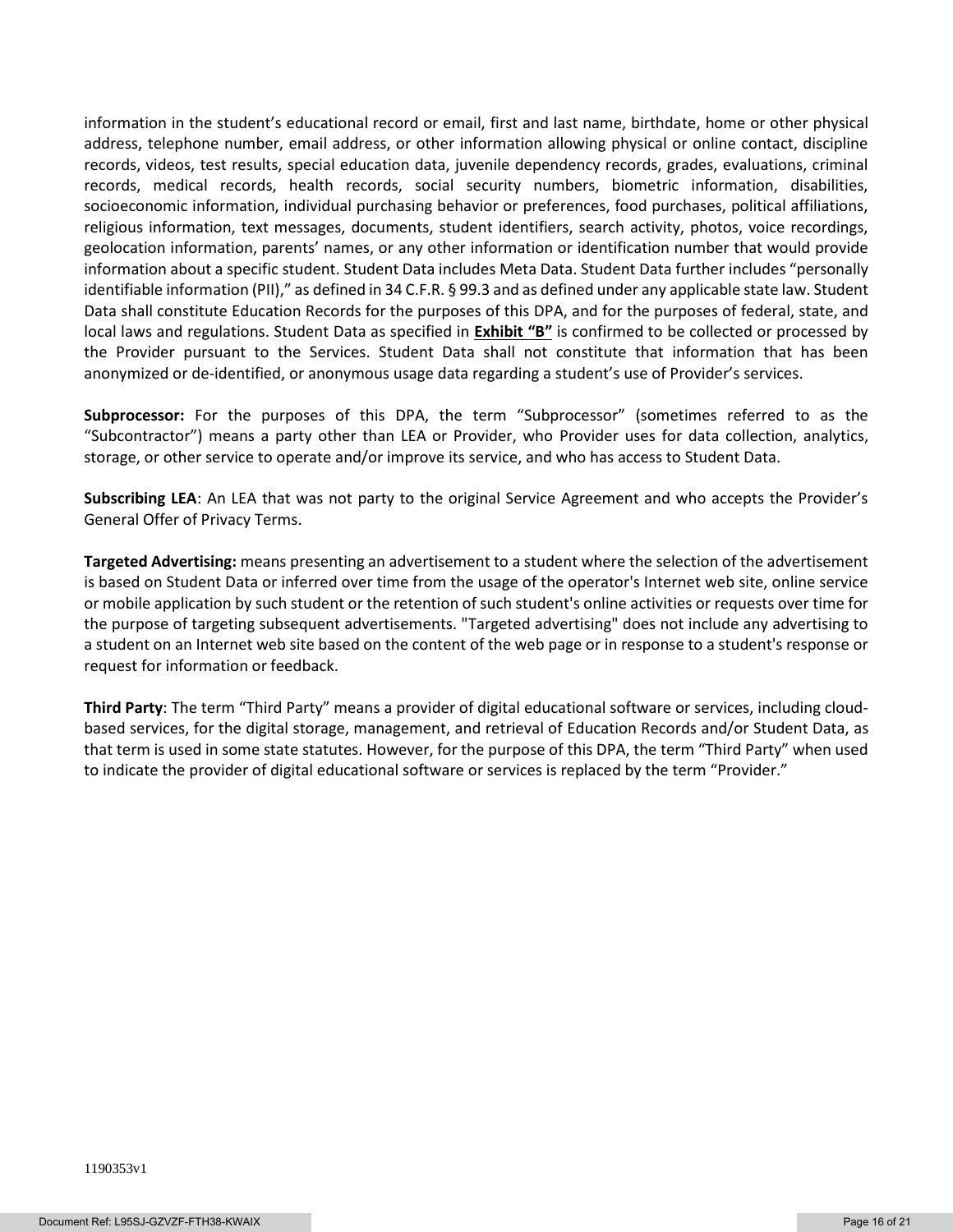## **EXHIBIT "D"**

### **DIRECTIVE FOR DISPOSITION OF DATA**

Provider to dispose of data obtained by Provider pursuant to the terms of the Service Agreement between LEA and Provider. The terms of the Disposition are set forth below:

### 1.Extent of Disposition

Disposition is partial. The categories of data to be disposed of are set forth below or are found in an attachment to this Directive:

\_\_\_\_\_ Disposition is complete. Disposition extends to all categories of data.

### 2.Nature of Disposition

- \_\_\_\_\_ Disposition shall be by destruction or deletion of data.
- \_\_\_\_\_ Disposition shall be by a transfer of data. The data shall be transferred to the following site as follows:

3. Schedule of Disposition

Data shall be disposed of by the following date:

\_\_\_\_\_ As soon as commercially practicable.

 $\equiv$  By

4.Signature

Authorized Representative of LEA Date

5.Verification of Disposition of Data

Authorized Representative of Company Date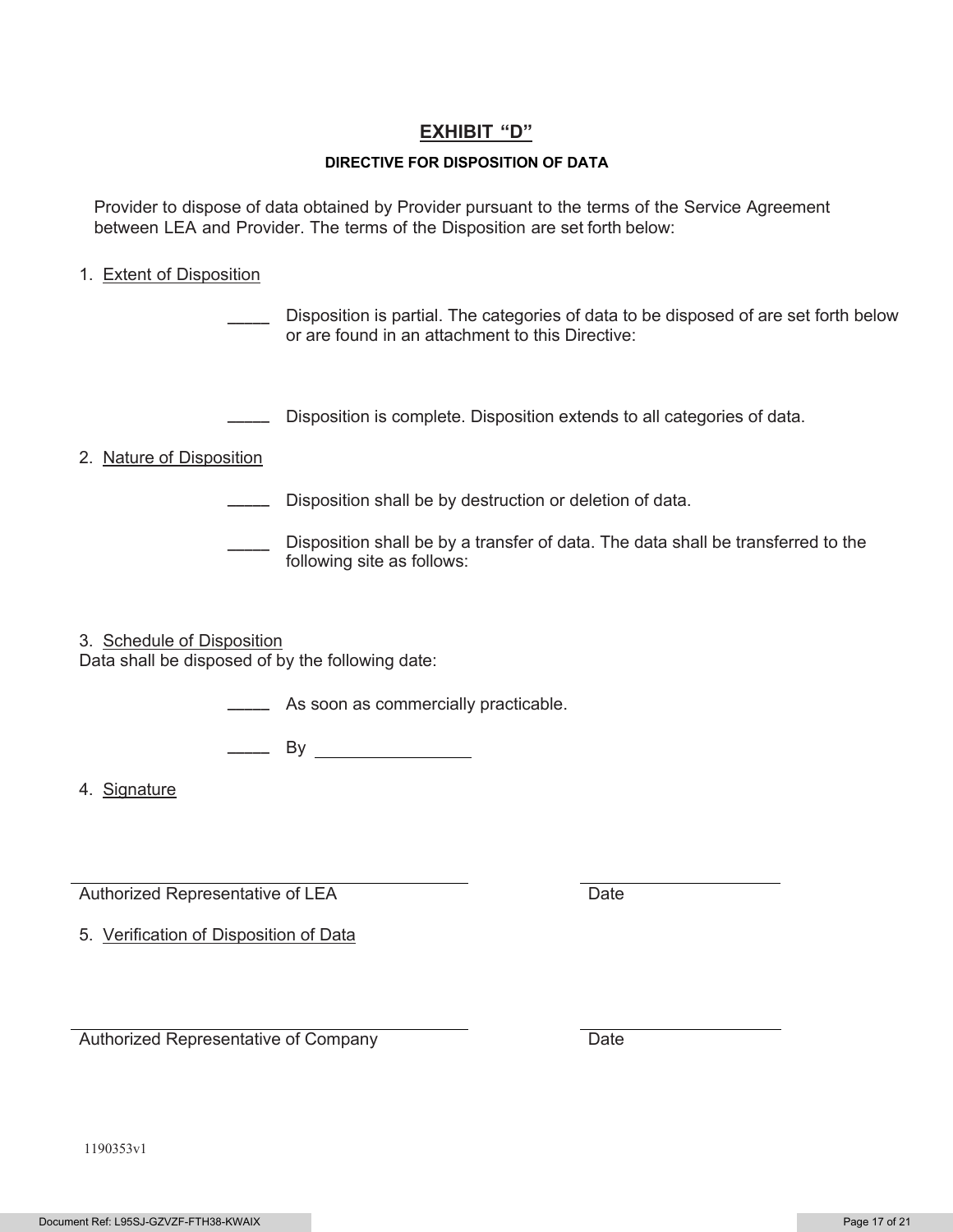### **EXHIBIT "E" GENERAL OFFER OF PRIVACY TERMS**

#### **1**. **Offer of Terms**

Provider offers the same privacy protections found in this DPA between it and Newman-Crows Landing USD

, to any other LEA ("Subscribing LEA") who accepts this General Offer of Privacy Terms ("General Offer") through its signature below. This General Offer shall extend only to privacy protections, and Provider's signature shall not necessarily bind Provider to other terms, such as price, term, or schedule of services, or to any other provision not addressed in this DPA. The Provider and the Subscribing LEA may also agree to change the data provided by Subscribing LEA to the Provider to suit the unique needs of the Subscribing LEA. The Provider may withdraw the General Offer in the event of: (1) a material change in the applicable privacy statues; (2) a material change in the services and products listed in the originating Service Agreement; or three (3) years after the date of Provider's signature to this Form. Subscribing LEAs should send the signed **Exhibit "E"** to Provider at the following email address: ("Originating LEA") which is dated May 3, 2022

\_\_\_\_\_\_\_\_\_\_\_\_\_\_\_\_\_\_\_\_\_\_\_\_\_\_\_\_\_\_\_\_\_\_\_\_\_\_\_\_\_. rdolasia@dogonews.com

**PROVIDER:\_\_\_\_\_\_\_\_\_\_\_\_\_\_\_\_\_\_\_\_\_\_\_\_\_\_\_\_\_\_\_\_\_\_\_\_\_\_\_\_\_\_\_\_\_\_\_\_\_\_\_\_\_\_\_\_\_** DOGO Media, Inc.

| BY: | וממ.<br>asu | $1 -$<br>Date:<br>∼∽∽ |
|-----|-------------|-----------------------|
|     |             |                       |

Rupe Dolasia VP

Printed Name: Rupe Dolasia

#### **2**. **Subscribing LEA**

A Subscribing LEA, by signing a separate Service Agreement with Provider, and by its signature below, accepts the General Offer of Privacy Terms. The Subscribing LEA and the Provider shall therefore be bound by the same terms of this DPA for the term of the DPA between the Newman-Crows Landing USD

and the Provider. \*\*PRIOR TO ITS EFFECTIVENESS, SUBSCRIBING LEA MUST DELIVER NOTICE OF ACCEPTANCE TO PROVIDER PURSUANT TO ARTICLE VII, SECTION 5. \*\*

| LEA:                              |  |
|-----------------------------------|--|
| BY:                               |  |
|                                   |  |
|                                   |  |
|                                   |  |
| DESIGNATED REPRESENTATIVE OF LEA: |  |
| Name:                             |  |
| Title:                            |  |
| Address:                          |  |
| Telephone Number:                 |  |
| Email:                            |  |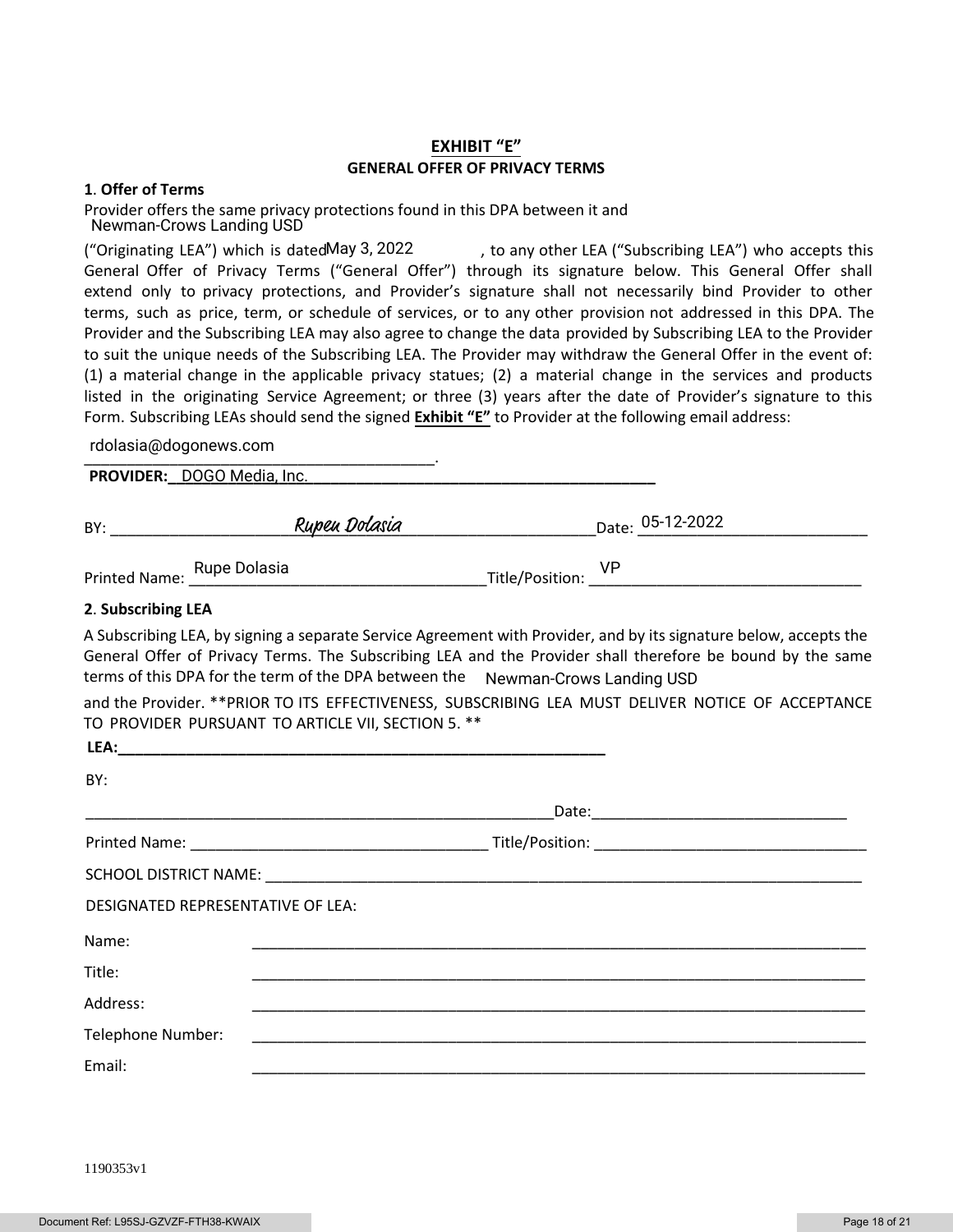### **EXHIBIT "F" DATA SECURITY REQUIREMENTS**

### **Adequate Cybersecurity Frameworks 2/24/2020**

The Education Security and Privacy Exchange ("Edspex") works in partnership with the Student Data Privacy Consortium and industry leaders to maintain a list of known and credible cybersecurity frameworks which can protect digital learning ecosystems chosen based on a set of guiding cybersecurity principles\* ("Cybersecurity Frameworks") that may be utilized by Provider .

| <b>MAINTAINING ORGANIZATION/GROUP</b>                                                   | <b>FRAMEWORK(S)</b>                                                                                                                  |
|-----------------------------------------------------------------------------------------|--------------------------------------------------------------------------------------------------------------------------------------|
|                                                                                         |                                                                                                                                      |
| National Institute of Standards and<br>Technology                                       | NIST Cybersecurity Framework Version 1.1                                                                                             |
| National Institute of Standards and<br>Technology                                       | NIST SP 800-53, Cybersecurity Framework for<br>Improving Critical Infrastructure Cybersecurity<br>(CSF), Special Publication 800-171 |
| International Standards Organization                                                    | Information technology - Security techniques<br>- Information security management systems<br>(ISO 27000 series)                      |
| Secure Controls Framework Council, LLC                                                  | Security Controls Framework (SCF)                                                                                                    |
| Center for Internet Security                                                            | CIS Critical Security Controls (CSC, CIS Top 20)                                                                                     |
| Office of the Under Secretary of Defense for<br>Acquisition and Sustainment (OUSD(A&S)) | <b>Cybersecurity Maturity Model Certification</b><br>(CMMC, ~FAR/DFAR)                                                               |

Cybersecurity Frameworks

*Please visi[t http://www.edspex.org](http://www.edspex.org/) for further details about the noted frameworks.*

\*Cybersecurity Principles used to choose the Cybersecurity Frameworks are located here

n/a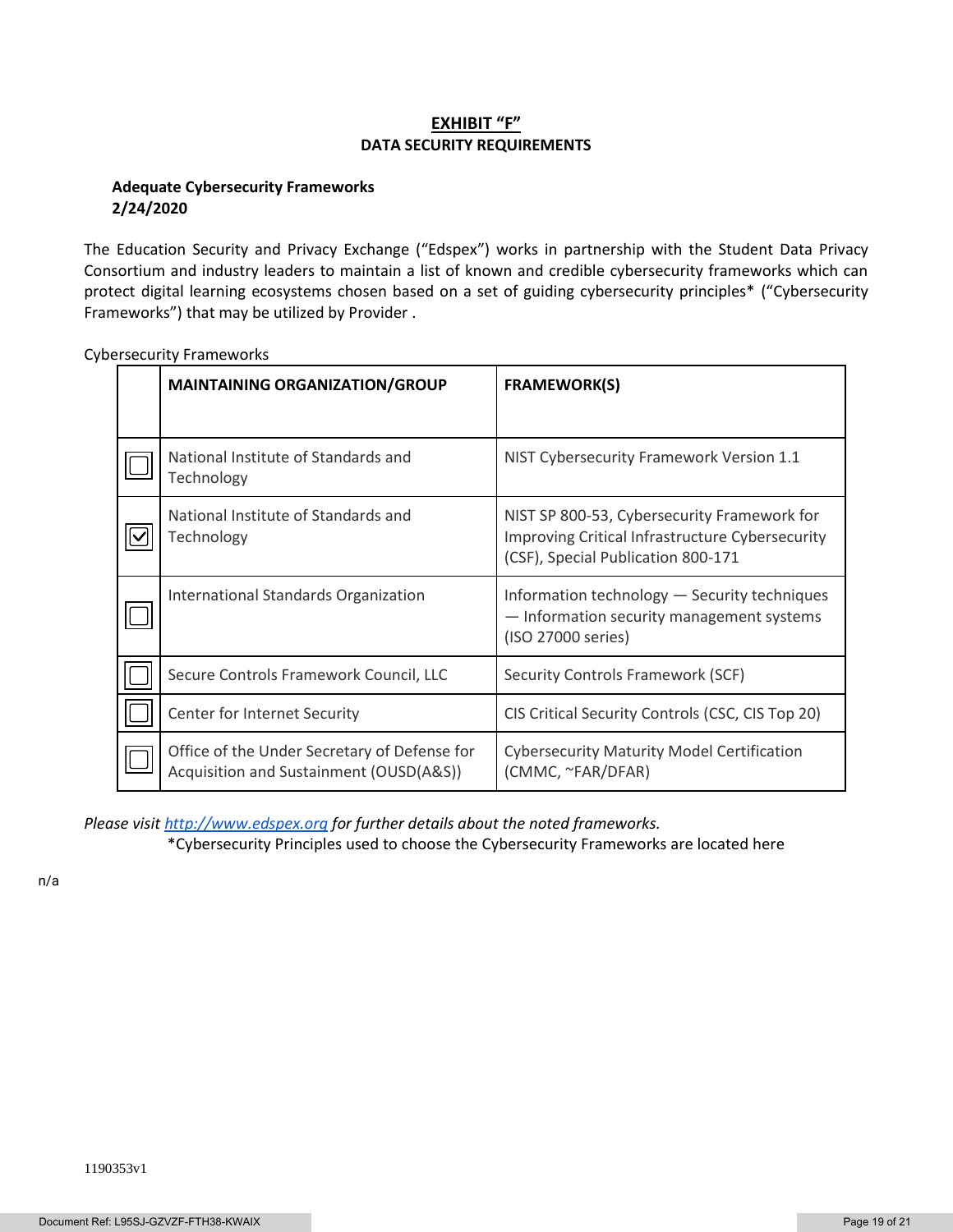### **EXHIBIT "G"**

### **Supplemental SDPC State Terms for California**

### **Version 1.0**

This Amendment for SDPC State Terms for California ("**Amendment**") is entered into on the date of full execution (the "**Effective Date**") and is incorporated into and made a part of the Student Data Privacy Agreement ("**DPA**") by and between:

, located at Newman-Crows Landing USD 1223 Main Street Newman California <sup>95360</sup> (the "**Local Education Agency**" or "**LEA**") and DOGO Media, Inc. , located at 1 Blackfield Drive #169, Tiburon, CA 94920 (the "**Provide**r"). All capitalized terms not otherwise defined herein shall have the meaning set forth in the DPA.

**WHEREAS**, the Provider is providing educational or digital services to LEA, which services include: (a) cloud-based services for the digital storage, management, and retrieval of pupil records; and/or (b) digital educational software that authorizes Provider to access, store, and use pupil records; and

**WHEREAS**, the Provider and LEA recognize the need to protect personally identifiable student information and other regulated data exchanged between them as required by applicable laws and regulations, such as the Family Educational Rights and Privacy Act ("**FERPA**") at 20 U.S.C. § 1232g (34 C.F.R. Part 99); the Protection of Pupil Rights Amendment ("**PPRA**") at 20 U.S.C. §1232h; and the Children's Online Privacy Protection Act ("**COPPA**") at 15 U.S.C. § 6501-6506 (16 C.F.R. Part 312), accordingly, the Provider and LEA have executed the DPA, which establishes their respective obligations and duties in order to comply with such applicable laws; and

**WHEREAS**, the Provider will provide the services to LEA within the State of California and the Parties recognizes the need to protect personally identifiable student information and other regulated data exchanged between them as required by applicable California laws and regulations, such as the Student Online Personal Information Protection Act ("**SOPIPA**") at California Bus. & Prof. Code § 22584; California Assembly Bill 1584 ("**AB 1584**") at California Education Code section 49073.1; and other applicable state privacy laws and regulations; and

**WHEREAS**, the Provider and LEA desire to enter into this Amendment for the purpose of clarifying their respective obligations and duties in order to comply with applicable California state laws and regulations.

**NOW, THEREFORE**, for good and valuable consideration, LEA and Provider agree as follows:

- **1. Term**. The term of this Amendment shall expire on the same date as the DPA, unless otherwise terminated by the Parties.
- **2. Modification to Article IV, Section 7 of the DPA**. Article IV, Section 7 of the DPA (Advertising Limitations) is amended by deleting the stricken text as follows: